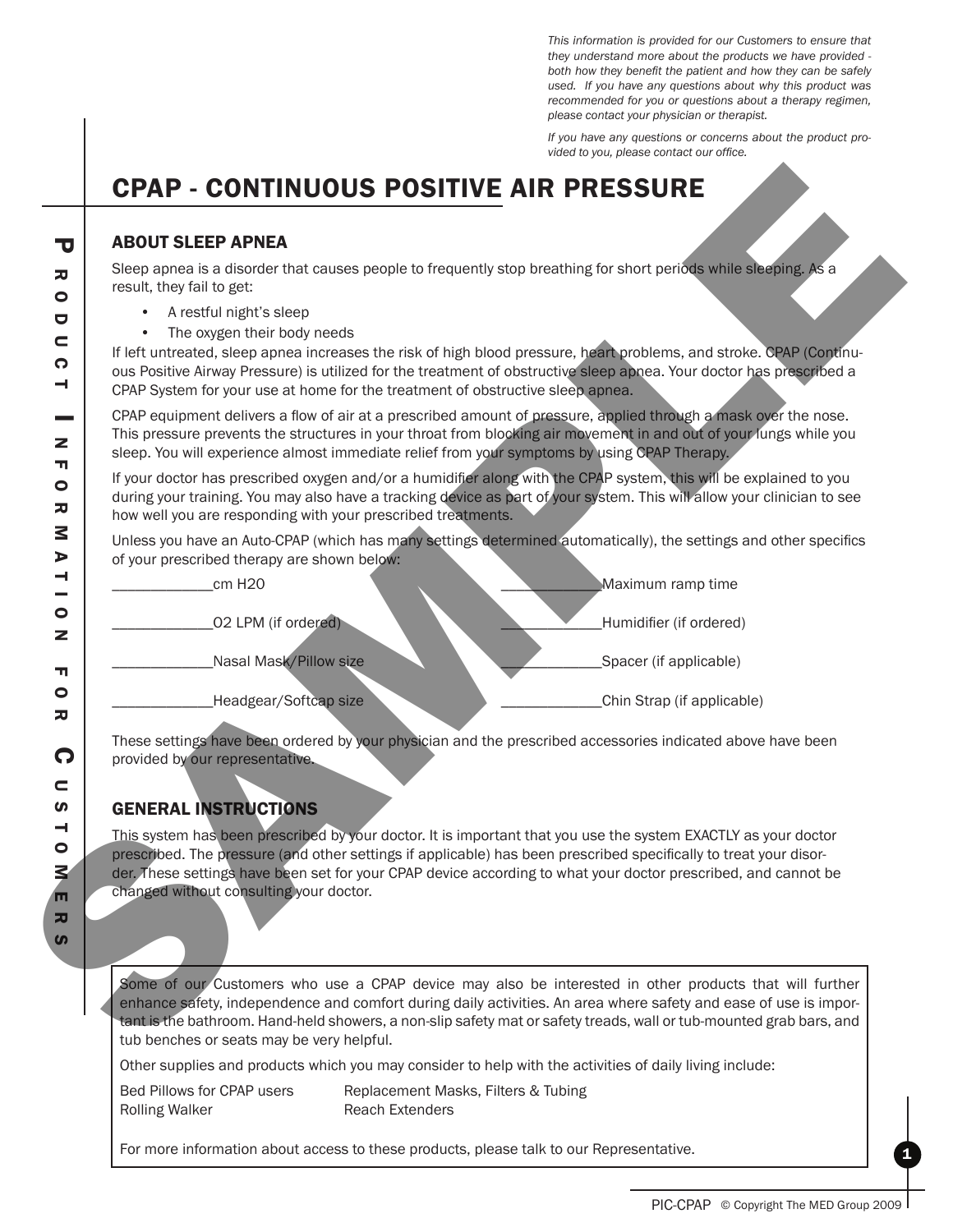# CPAP - Continuous Positive air pressure

Read the Operating Instructions that have been provided by our representative. The Operating Instructions are written specifically for the system you have been provided. These written instructions serve only as a reference and should be used in conjunction with the instructions and protocol set by the doctor ordering the system and the training provided by our Representative.

We provide 24-hour service to assist you with any problems you may encounter. However, CPAP therapy is not a life sustaining form of treatment and most services will be provided during normal business hours.

#### RECOMMENDED CLEANING PROCEDURE for Expiration Valve (when applicable), Nasal Mask/Pillows

Each morning you should:

- • Disassemble the above accessories and wash with liquid dishwashing detergent and warm tap water in clean basin or container.
- Rinse well with clear warm running tap water. Proper rinsing reduces the potential for skin irritation resulting from soap residue.
- • Air dry.
- Reassemble when dry.
- If still damp when ready to use, assemble the nasal mask/pillows to the swivel & then to the hose. Attach the other end of the hose to the flow generator. Turn the generator on & allow these items to blow dry for 10 to 20 minutes.

#### *Filters*

Clean and/or replace filters as instructed by our representative. (Refer to Operating Instructions)

#### *Humidifier (if applicable)*

• Clean and disinfect as instructed by our Representative. (Refer to Operating Instructions)

#### *Headgear/Softcap and Straps*

These items should be washed once a week using mild detergent and warm water either by hand or in the washing machine. NEVER place in a dryer. Always hang to dry. Masks and tubing may need to be replaced every 6 to 12 months. Please talk to our Representative about mask replacement options. The procedure of the transmission of the transmission of the transmission of the state of the state of the state of the state of the state of the state of the state of the state of the state of the state of the state of t

#### *Flow Generator Cabinet*

- Once a week, unplug the unit and wipe the outside of the cabinet with a cloth slightly dampened with warm water.
- NEVER immerse the unit in water or allow water to enter any vents or ports.
- Make sure the unit is completely dry before plugging in.

#### HELPFUL HINTS

- Washing your face with soap and water to remove excess facial oils before putting on the nasal mask helps prolong the life of the mask and headgear/softcap and straps.
- Once the straps are properly adjusted, the mask and headgear/softcap can be removed and reapplied by unfastening or loosening one strap only. You can mark the positions where the end of each strap is fastened to the Velcro with a permanent marker for easy adjustment after washing.
- A tighter fit is NOT necessarily better. It can be as loose as desired as long as you maintain a seal.
- If you are using a room humidifier, please be sure that it is placed at least six feet from your CPAP system.

## SAFETY PRECAUTIONS

- If supplemental oxygen is being used in conjunction with your system, the oxygen equipment must be kept away from heat or open flame. Smoking in the area of this device is absolutely prohibited. When using supplemental oxygen, make sure that the CPAP system is running before the oxygen source is turned ON.
- Turn the oxygen flow OFF before turning the System OFF.
- To avoid electrical shock, unplug the unit before cleaning or changing the fuses.
- The System must be positioned on its base on a level, secure surface for proper operation.
- DO NOT block the vents and filter openings of your unit. Air must flow freely around the unit for the system to work properly. Make sure that bedding, draperies, curtains, etc. do not restrict airflow.
- Tobacco smoke will cause tar build-up that may result in the units malfunctioning. Do not permit smoking in the room with the unit.

PIC-CPAP © Copyright The MED Group 2009

2